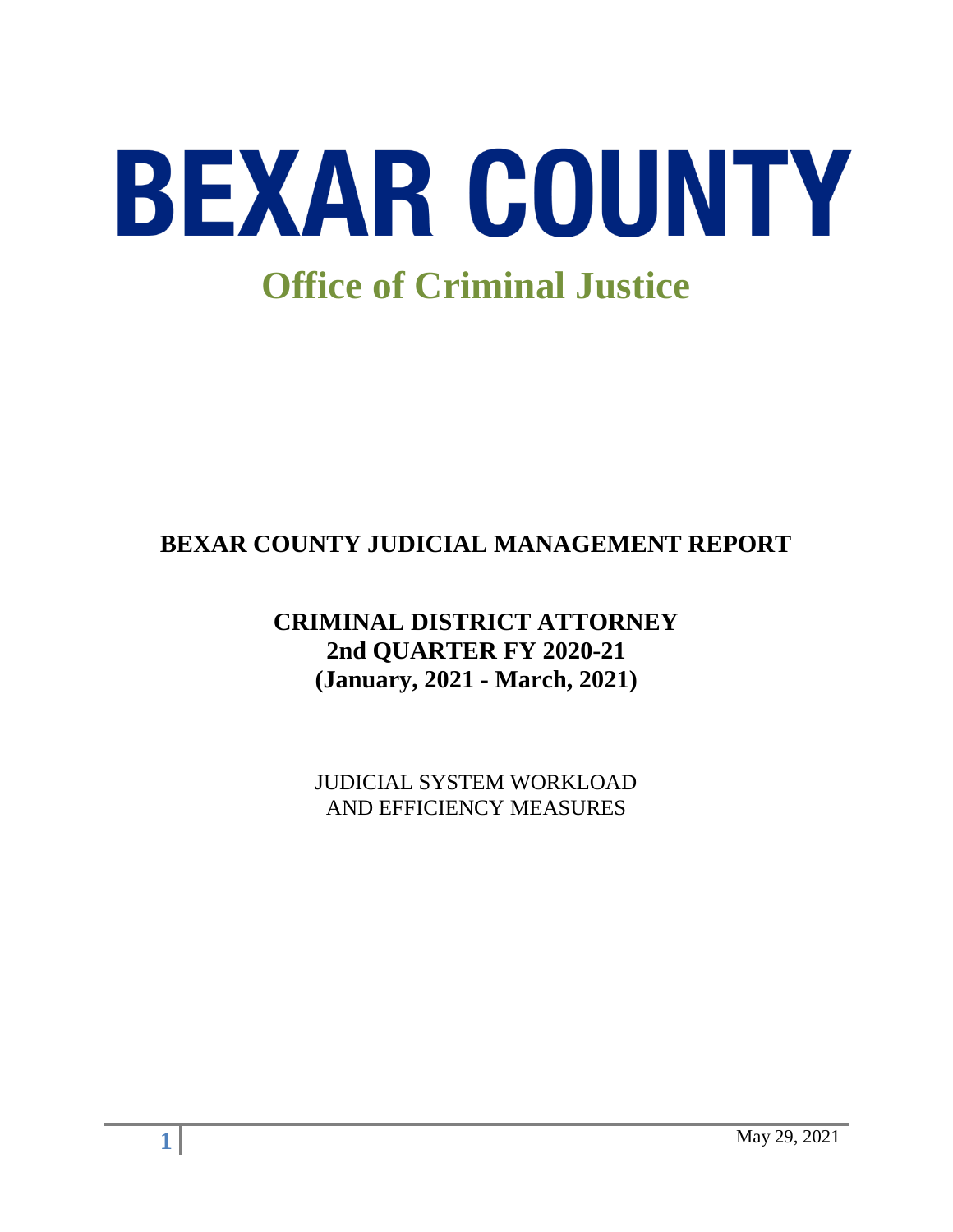#### **Measure 1: Clearance Rates**

**Definition:** The number of disposed cases as a percentage of the number of incoming cases.

**Analysis and Interpretation:** The clearance rate is a measure of the incoming cases the judicial system receives monthly compared to the total cases disposed of monthly. This measure portrays the judicial system's ability to balance current caseload and incoming cases. A clearance rate of 100% represents maintaining the status quo. Above 100% represents the system disposing of more cases than it is receiving. Below 100% represents the system disposing of fewer cases than it is receiving.



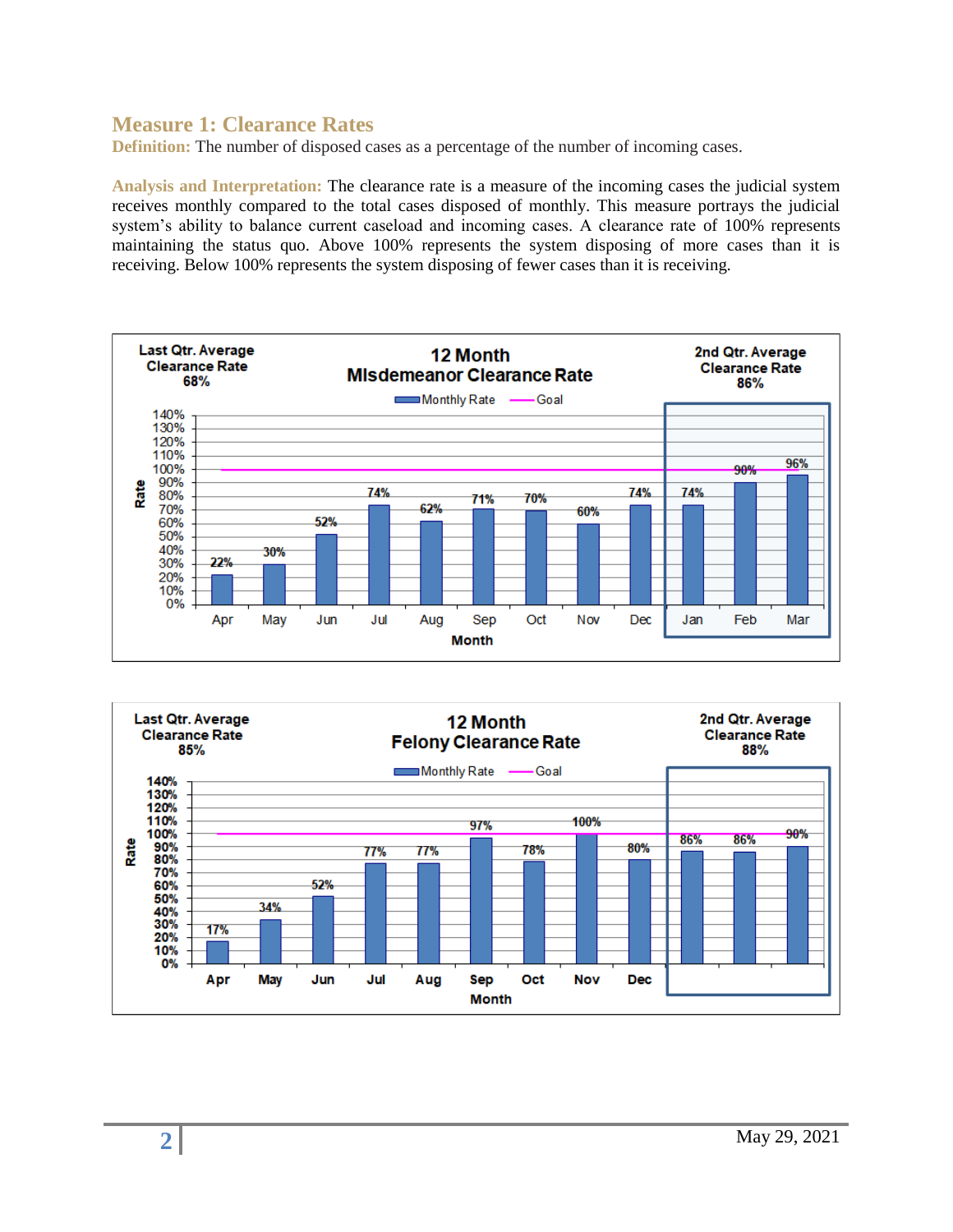#### **Measure 2: New Cases**

**Definition:** New cases are the incoming cases for the judicial system.

**Analysis and Interpretation:** The following chart breakouts new cases and MTRs for misdemeanors and felonies for 2nd Quarter FY 2020-21. The second chart displays how the number of incoming cases and composition of those cases have differed over the past six quarters.



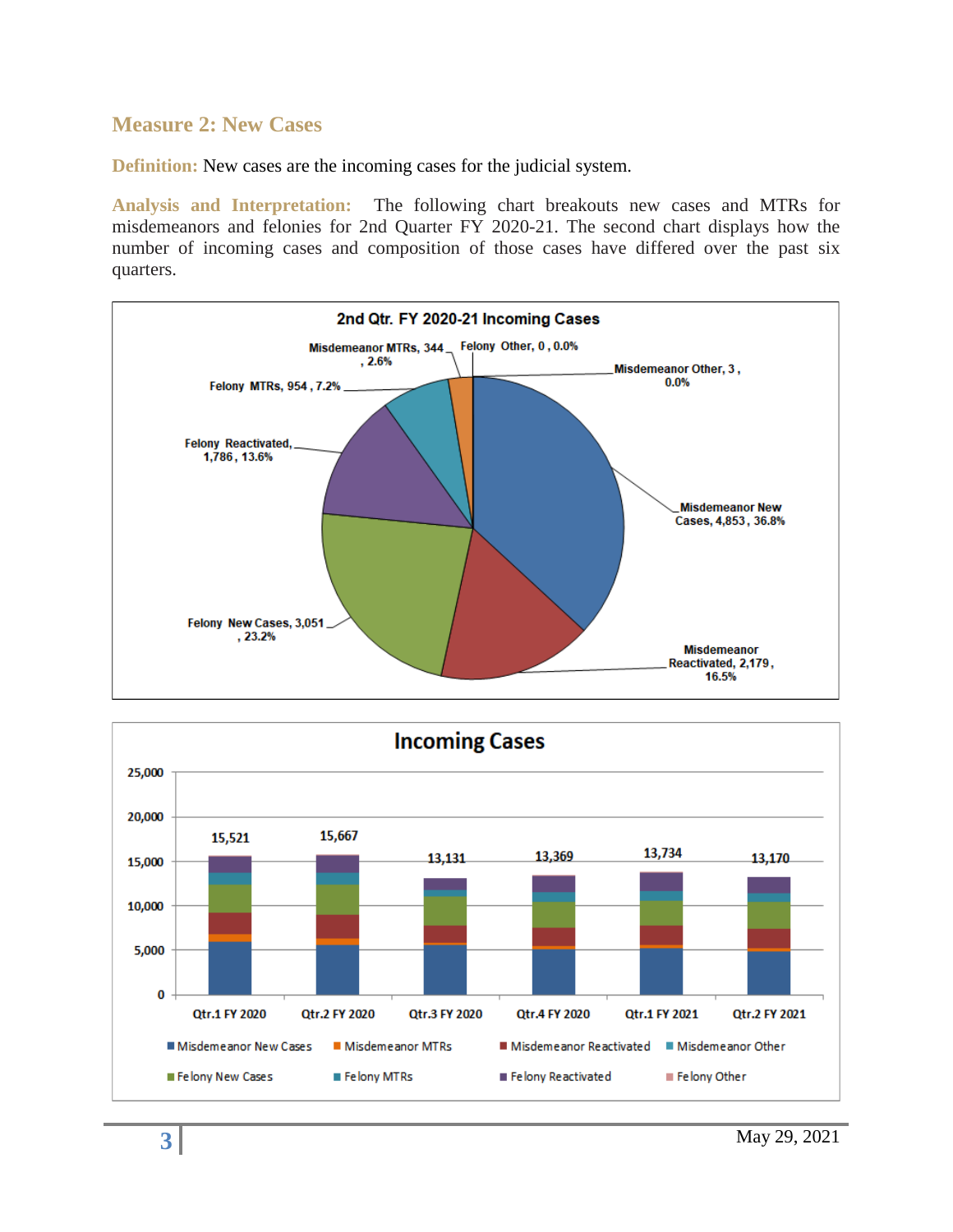## **Measure 3: Disposed Cases**

**Definition:** Disposed cases are cases removed from the judicial system.

**Analysis and Interpretation:** The following chart breaks out disposed cases for misdemeanors and felonies for 2nd Quarter FY 2020-21. The second chart displays how the number of disposed cases and their composition has differed over the past six quarters.



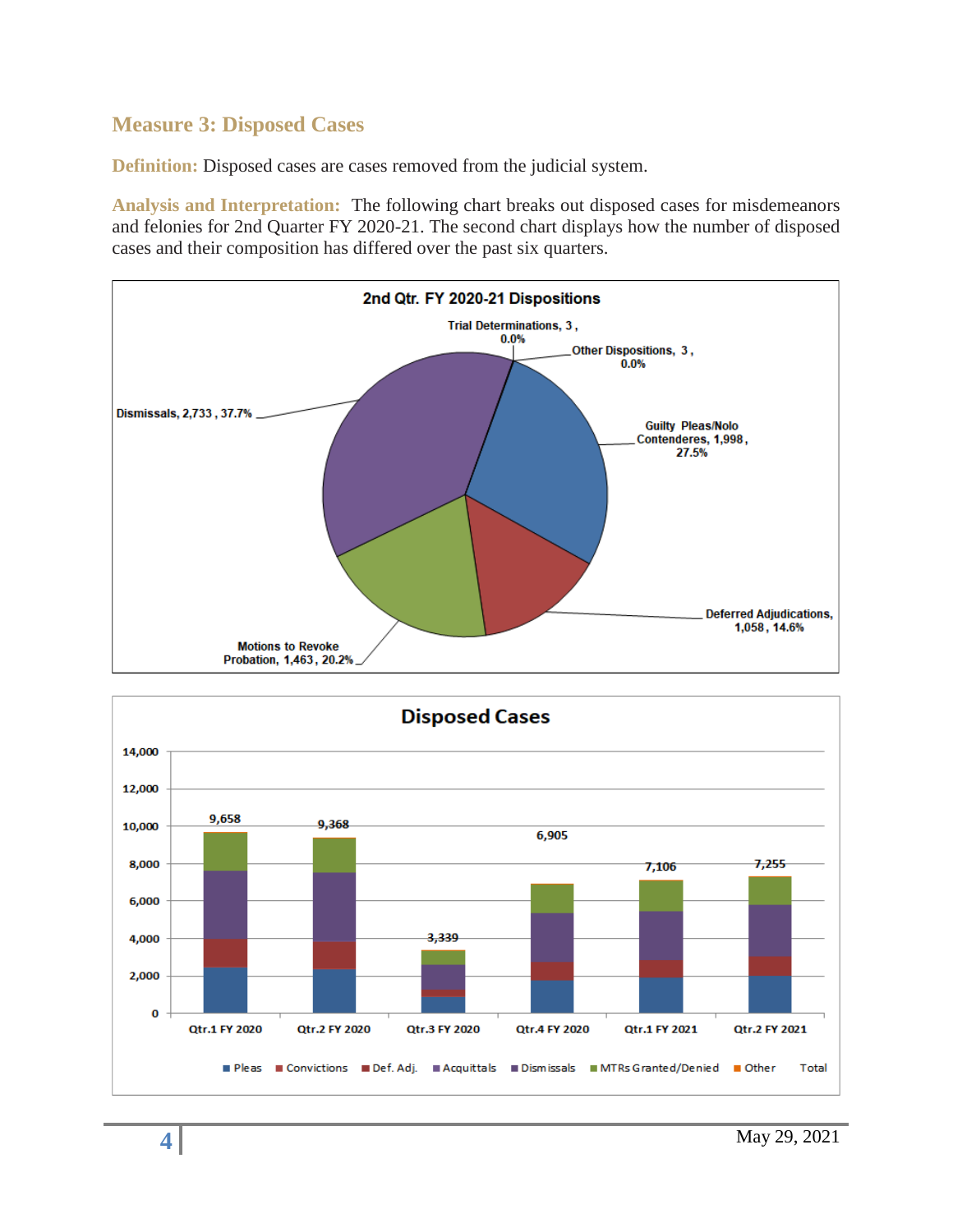## **Measure 4: Jail Bed Days Consumed**

**Analysis and Interpretation:** The following chart shows the number of jail bed days consumed by inmates awaiting trial, awaiting indictment, and awaiting MTR/MEAG disposition, **only on the highest level charges against them**. The graph is categorized by date ranges of ten jail bed days consumed. The chart for the current quarter for each category is followed by a comparison of the last eight quarters for the same category.



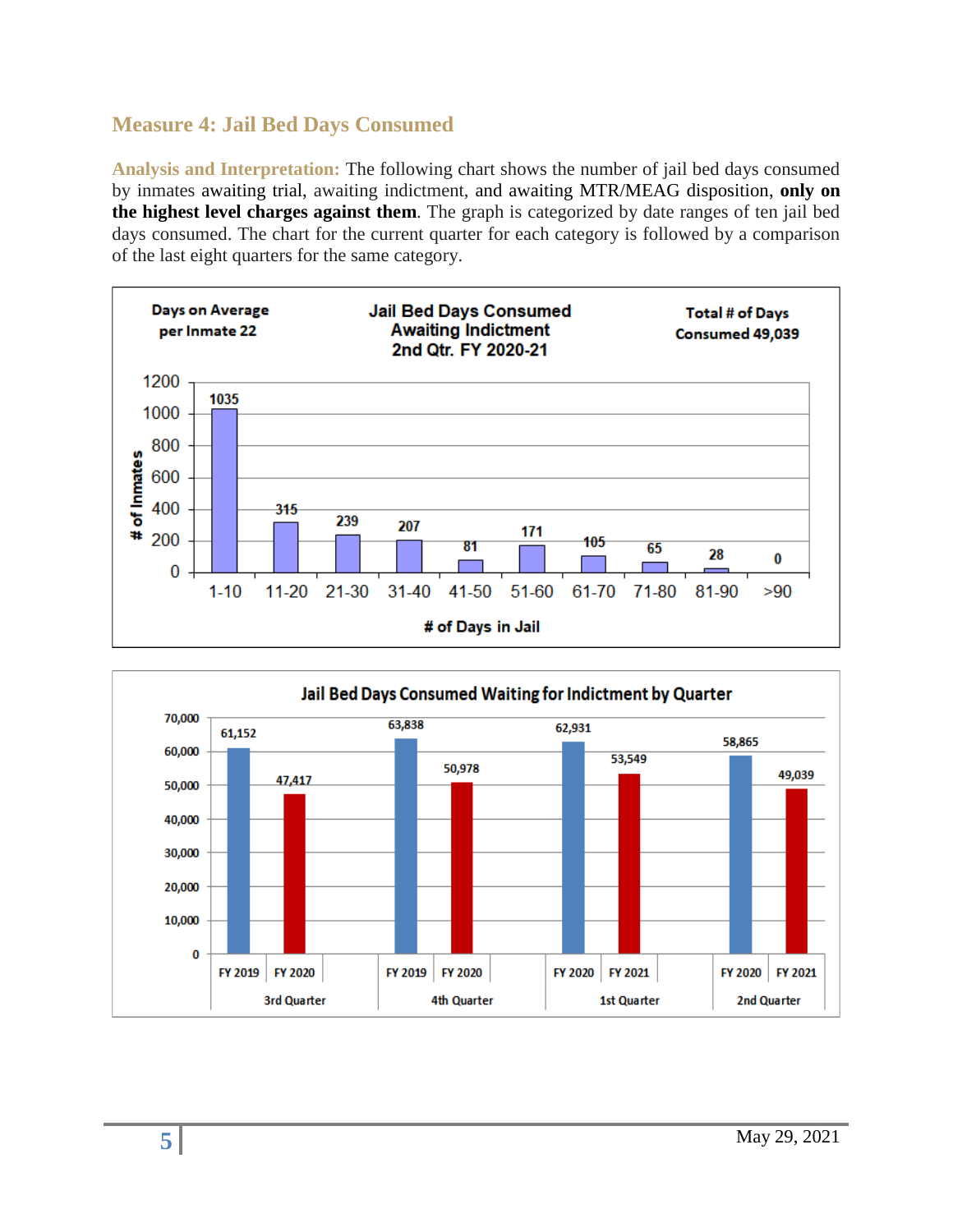

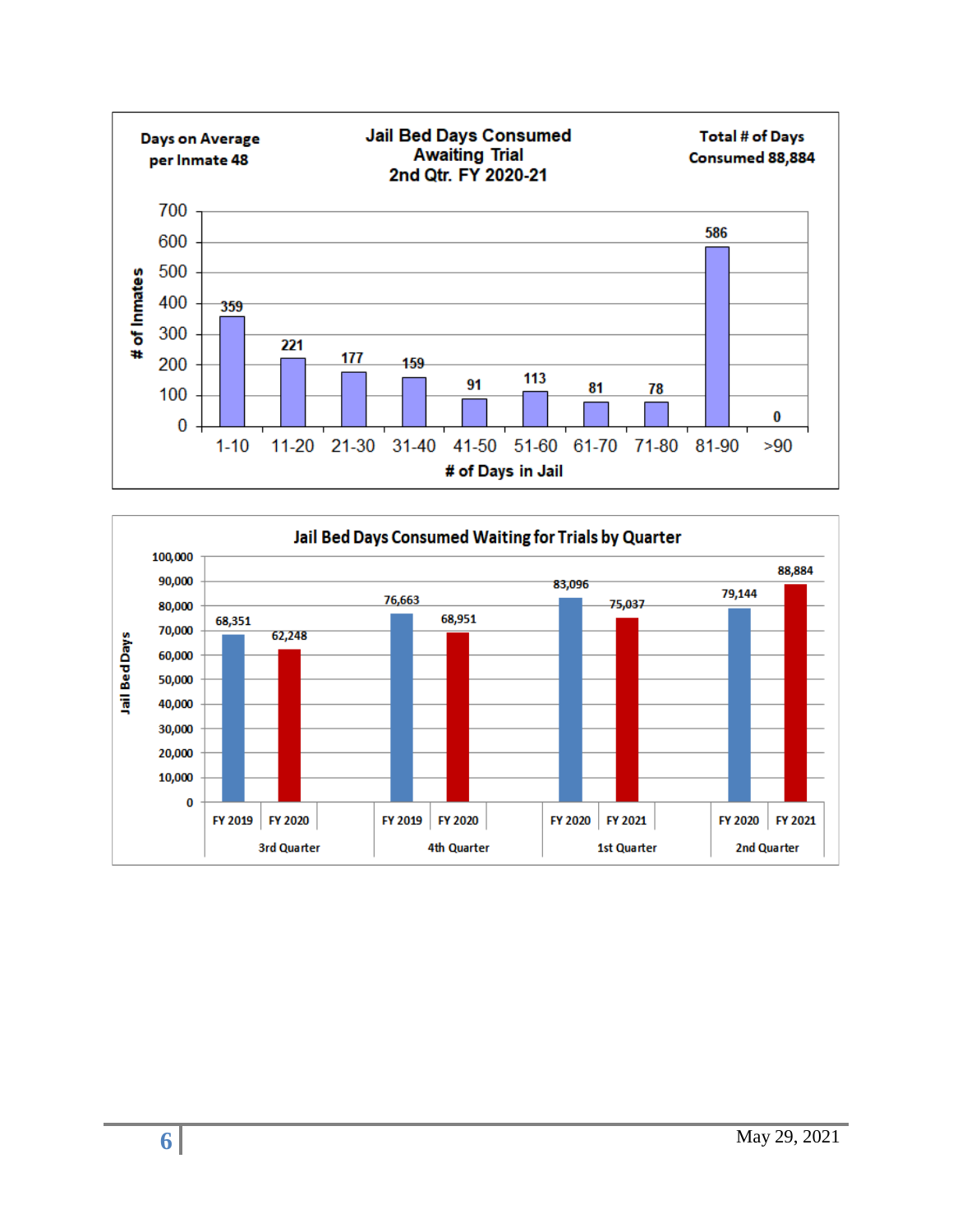

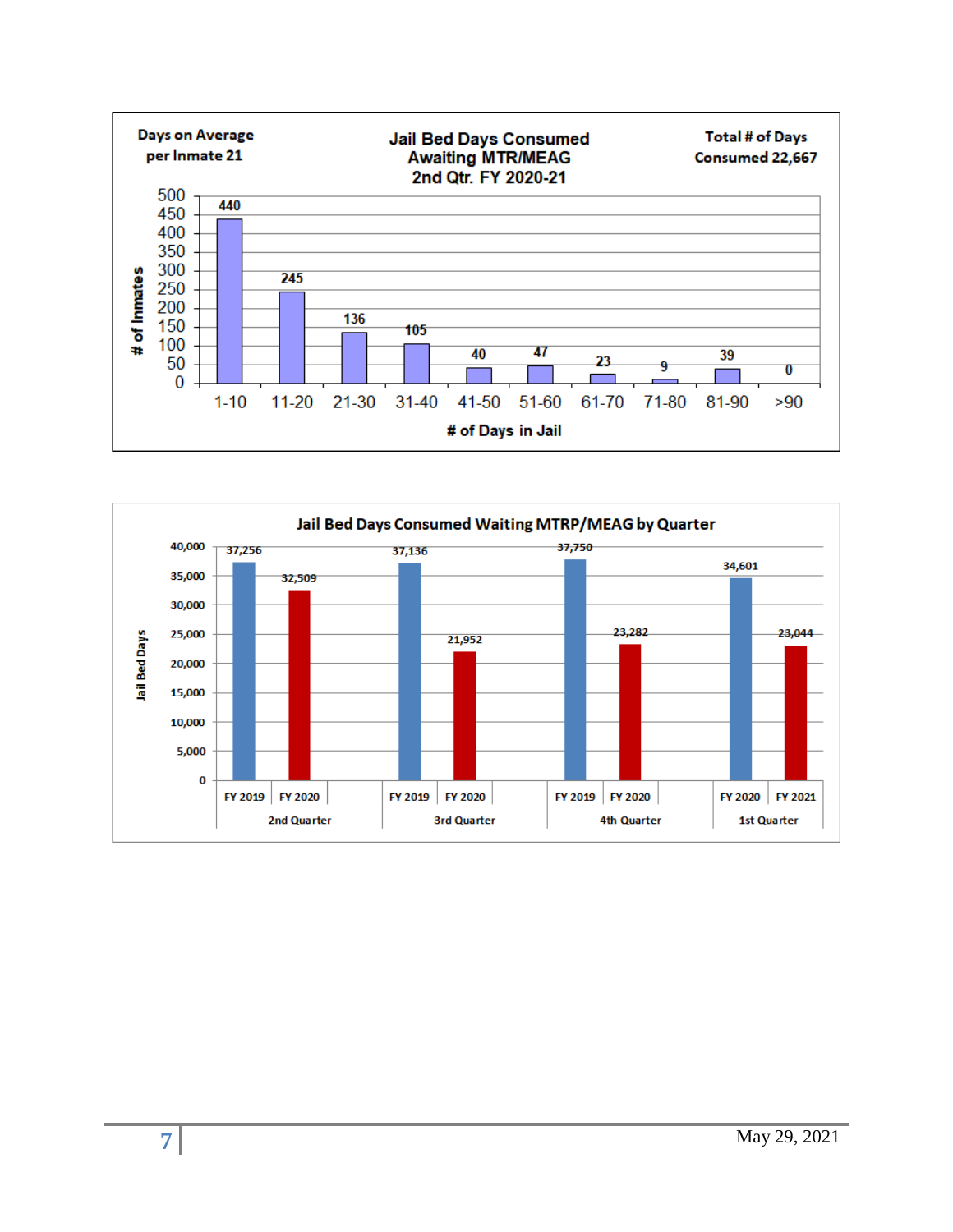## BEXAR COUNTY JUDICIAL MANAGEMENT REPORT APPENDIX A Explanation and Method of Collection for Different Measures

#### **Measure 1: Clearance Rates**

**Definition:** The number of disposed cases as a percentage of the number of incoming cases.

**Method:** Clearance rates are measured using two variables, incoming cases and the number of cases disposed monthly. For felonies, incoming cases include cases filed by indictment, cases filed by information, motion to revoke probation (MTRs), transfers, and cases reactivated. For the misdemeanors, incoming cases include new cases filed, cases appealed from lower courts, other cases reaching docket (cases reactivated, motions to revoke probation or deferred adjudication/other), and other cases added. The number of outgoing cases includes all monthly dispositions. *Due to new reporting requirements by the Office of Court Administration, certain types of dismissals (such as, Dismissed – Defendant Deceased, Dismissed – Reduced to Class C, Dismissed and Reduced) are not included in the number of dispositions.*

#### **Measure 2: New Cases**

**Definition:** New cases are the incoming cases for the judicial system.

**Method:** For felonies, incoming cases include cases filed by indictment, cases filed by information, motion to revoke probation (MTRs), and cases reactivated. For the misdemeanors, incoming cases include new cases filed, cases reactivated. Other cases include transfers to the County Court or to a district court in the same county, transfers on change of venue to a court in another county, orders placing a defendant's supervision in abeyance, and admissions of unadjudicated offense.

#### **Measure 3: Disposed Cases**

**Definition:** Disposed cases are cases removed from the judicial system.

**Method:** Dispositions included for misdemeanors and felonies are convictions, cases placed on deferred adjudication, acquittals, dismissals, and other dispositions (motions to revoke granted/denied, other dispositions). Each section shows the percentage by type of disposition. Certain dismissals have been removed this quarter to follow the Office of Court Administration guidelines, which include Case Dismissed, Dismissed-Deferred Adjudication, Dismissed-Deceased, Dismissed Reduced to Class C, and Dismissed and Reduced. These dismissals were removed because they have previously been counted as a disposition either through a plea or other conviction.

**Measure 4: Jail Bed Days Consumed** 

**Definition:** The number of jail bed days consumed.

**Method:** The measure shows the number of jail beds consumed by inmates awaiting indictment, awaiting trial, and awaiting Motions to Revoke and Motions Entered to Adjudicated Guilt disposition, only on the highest level charges against them.